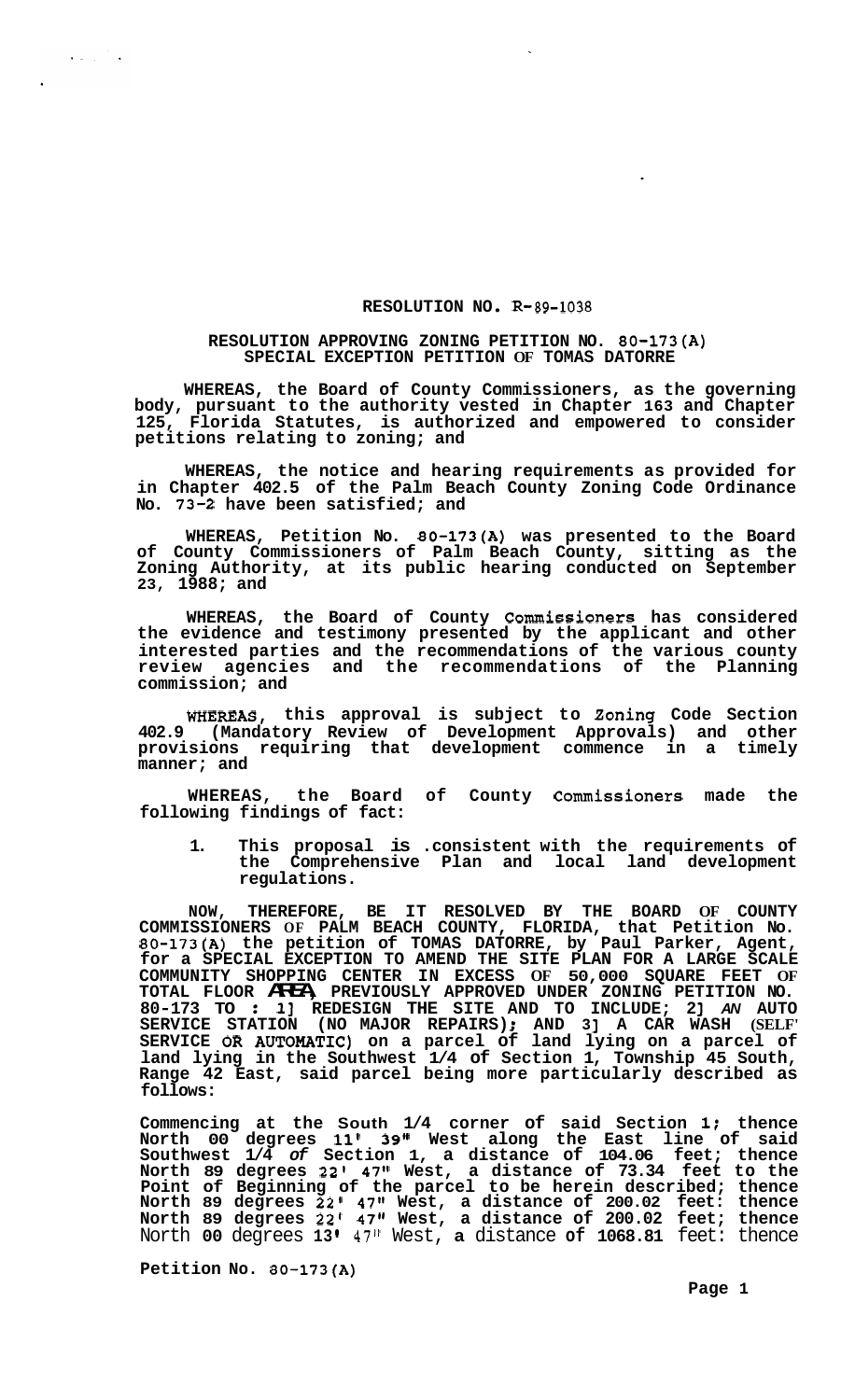**South 89 degrees 28' 27" East, a distance of 596.97 feet;: thence South** *00* **degrees 11' 39" East, a distance of 889.95 feet to the Point of Curvature of a Curve Concave to the West: thence Southerly along the arc of said curve having a central angle of 01 degrees 54' 37'' and a radius of 11392.19 feet, a distance of 379.83 feet to the Point of Beginning afore described of the South 80.00 feet thereof, being located on the northwest corner of the intersection of Hypolwo Road and Military Trail (SR 809), in a CG-General Commercial Zoning District, was approved as advertised, subject to the following conditions:** 

- **1. The developer shall comply with all previous conditions of approval, unless expressly modified herein.**
- 2. Prior to site plan certification, Parcel "C" shall be **redesigned to eliminate conflicts between the required stacking lanes and other vehicular circulation areas on-site by shifting all proposed improvements on parcel lrC1l to the west.**
- **3. Prior to certification, the site plan shall be amended to indicate the following:** 
	- **a. Required twenty-five (25) foot wide perimeter landscape strip separating all vehicular use areas from both Hypoluxo Road and Military Trail:**
	- **b. The tabular data for parcel** *llC1l* **indicating eight (8) required parking spaces:**
	- *C.*  **The required stacking lanes for all gasoline pump islands and the car wash facility:**
	- **d. Relocation of all signs out of required landscape areas** ; **and**
	- **e. Graphic depiction of the loading area.**
- **4. All off-premises signs shall be removed prior to issuance of the first building permit.**
- **5. All sabal palms on-site shall be preserved or relocated to required landscape areas.**
- **6. At a minimum, landscaping shall be installed as indicated on Exhibit No. 16, including the combination of landscaped divider medians and interior landscape islands. Trees may be spaced as provided by Section 500.35 of the Zoning Code.**
- **7. All mechanical and air conditioning equipment shall be mounted and screened with parapets or be contained within the enclosed loading and service area.**
- **8. No stock loading or dumpster pick-up will be permitted between the hours of 8:OO p.m. and 8:OO a.m.**

**Petition No. 80-173(A)**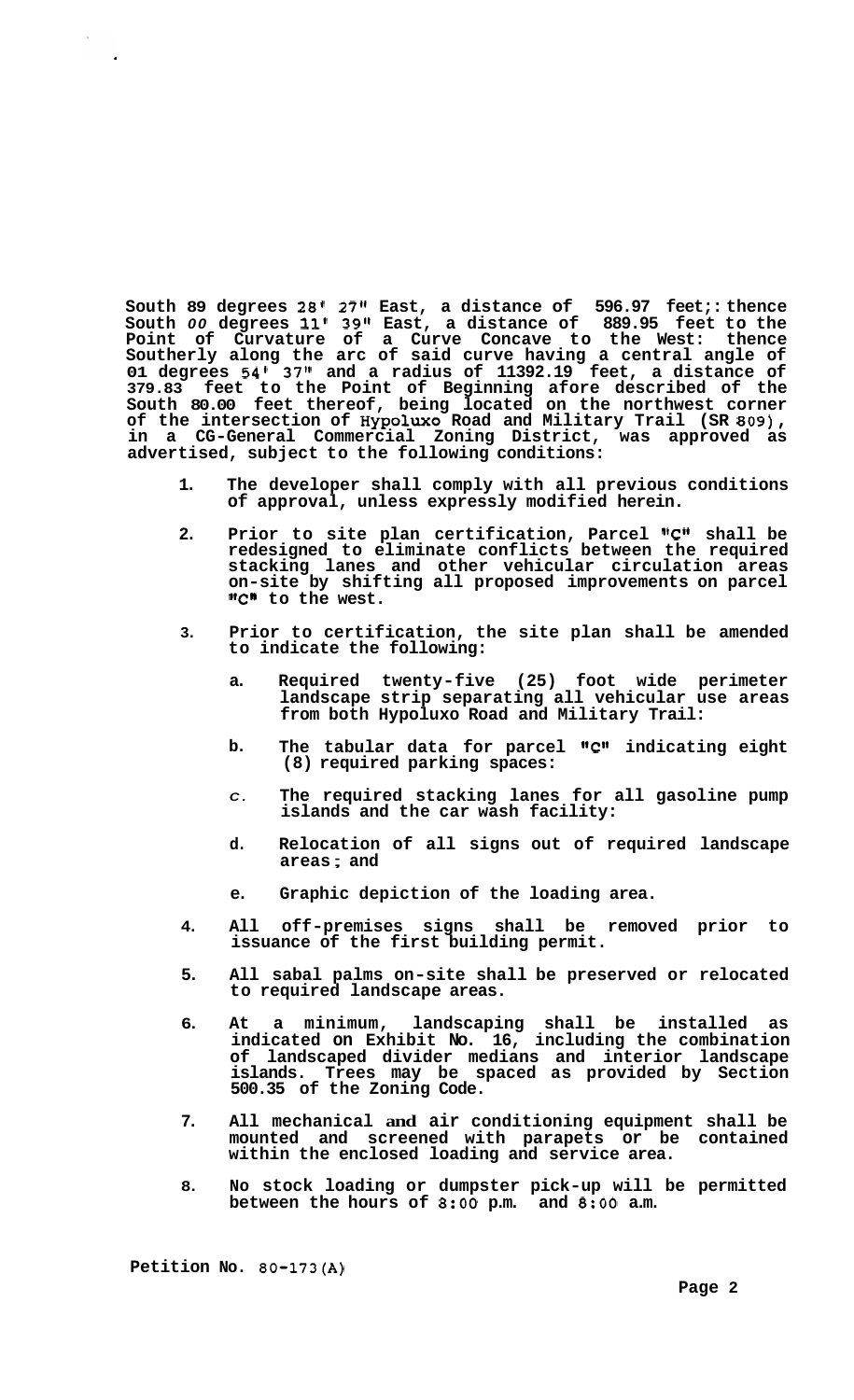- **9. No storage or placement of any stock materials, refuse, equipment or accumulated debris shall be permitted in the rear of the shopping center.**
- **lo. No parking of any vehicles shall be permitted along the rear of the shopping center except in designated spaces or unloading areas.**
- **11. The western rear facade(s) of the shopping center shall be given architectural treatment consistent with the front of the center.**
- **12. Outdoor lighting used to illuminate the premises shall be shielded, low intensity and directed away 'from adjacent properties and streets. Lighting standards along the perimeter of the site shall not exceed twenty (20) feet in height.**
- **13. Generation and disposal of hazardous effluents into sanitary sewerage system shall be prohibited unless adequate pretreatment facilities approved by the Florida Department of Environmental Regulation (FDER) and Agency responsible for sewage works are constructed and used by project tenants or owners generating such effluents.**
- **14. Sewer service is available to the property. Therefore, no septic tank shall be permitted on the site.**
- **15. Water service is available to the property. Therefore, no well shall be permitted on the site to provide potable water.**
- **16. The developer shall provide discharge control and treatment for the stormwater runoff in accordance with all applicable agency requirements in effect at the time of the permit application. However, at a minimum, this development shall retain onsite the stormwater runoff generated by a three (3) year-one (1) hour storm with a total rainfall of 3 inches as required by the Permit Section, Land Development Division. In the event that the subject site abuts a Department of Transportation maintained roadway, concurrent approval from the Florida Department of Transportation will also be required. The drainage system shall be maintained in an acceptable condition as approved by the County Engineer. In the event that the drainage system is not adequately maintained as determined by the County Engineer, this matter will be referred to the Code Enforcement Board for enforcement.**
- **17. If required by the County Engineer or the South Florida Water Management District the developer shall design the drainage system such that storm water runoff from the parking areas and paved surfaced area shall be separate from those areas which may contain hazardous or undesirable waste from the proposed site.**

**Petition No. 80-173(A)** 

 $\mathcal{L}^{\text{max}}(\mathcal{L}^{\text{max}})$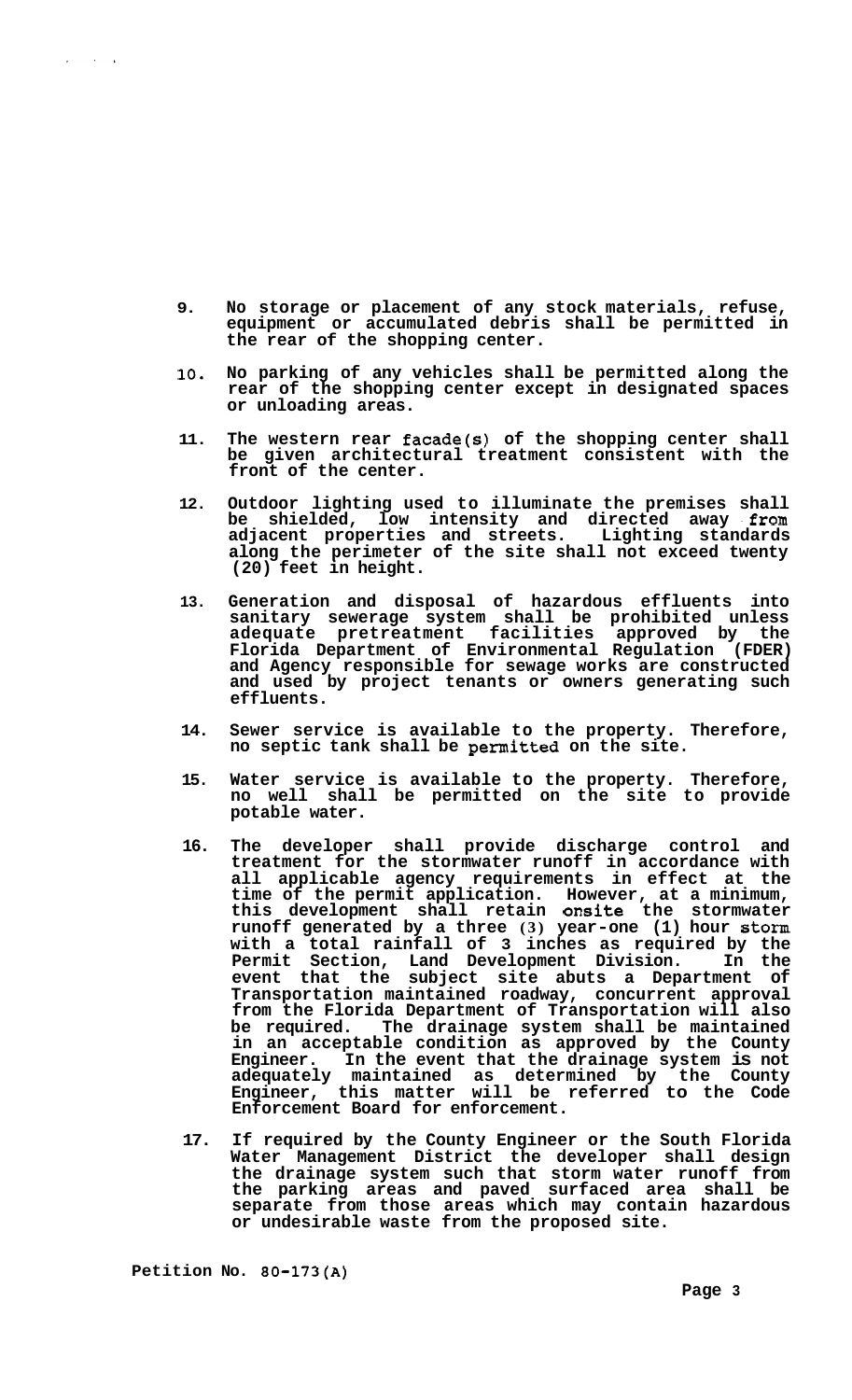- **18. Prior to October 1, 1988 or prior to Site Plan approval whichever shall first occur, the property owner shall convey to Palm Beach County by road right-of-way warranty deed for:** 
	- **a. Hypoluxo Road, 114 feet north of the existing south right-of-way line of Hypoluxo Road; and**
	- **b. Military Trail, 80 feet from centerline;**

**all free of all encumbrances and encroachments. Petitioner shall provide Palm Beach County with sufficient documentation acceptable to the Right of Way Acquisition Section to ensure that the property is free of all encumbrances and encroachments. Right-of-way conveyances shall also include "Safe Sight Corners" where appropriate at intersections as determined by the County Engineer.** 

- **19. The property owner shall cause to be constructed concurrent with the four laning of Military Trail:** 
	- **a. Left turn lane, and a right turn lane, south**  approach on Military Trail at the project's main **entrance (adjacent to WalMart);**
	- **b.** Right turn lane, north approach, at the project's **main entrance; and**
- **20. The developer shall pay a Fair Share Fee in the amount and manner required by the "Fair Share Contribution for Road Improvements Ordinance" as it presently exists or as it may from time to time be amended. The Fair Share Fee for this project presently is \$249,308.00 (9,306 trips X \$26.79 per trip)** . **These funds shall be paid prior to February 1, 1989 or prior to issuance of the first building permit whichever shall first occur.**
- **21. In order to comply with the mandatory traffic performance standards the property owner shall be restricted to the following phasing schedule:** 
	- **a) No building permits, except for the Wal-Mart and the proposed gasoline station and car wash**  building permit, shall be **construction has begun for Military Trail as a minimum 4 lane section adjacent to the site currently scheduled for the Fiscal Year 1988-1989.**
- **22. Condition No. 1 of Zoning Petition No. 80-173 (Resolution No. R-81-57) which presently states:** 
	- **"1. Within ninety (90) days of Special Exception approval, petitioner shall convey to Palm Beach County one hundred fourteen (114) feet from the south section line of Section 1, Township 45 South, Range 42 East for the ultimate right-of-way of Hypoluxo Road. It**

**Petition No. 80-173(A)** 

 $\sim 10^{-10}$  km  $\mathcal{A}(\mathbf{x}^{(i)})$  and  $\mathbf{x}^{(i)}$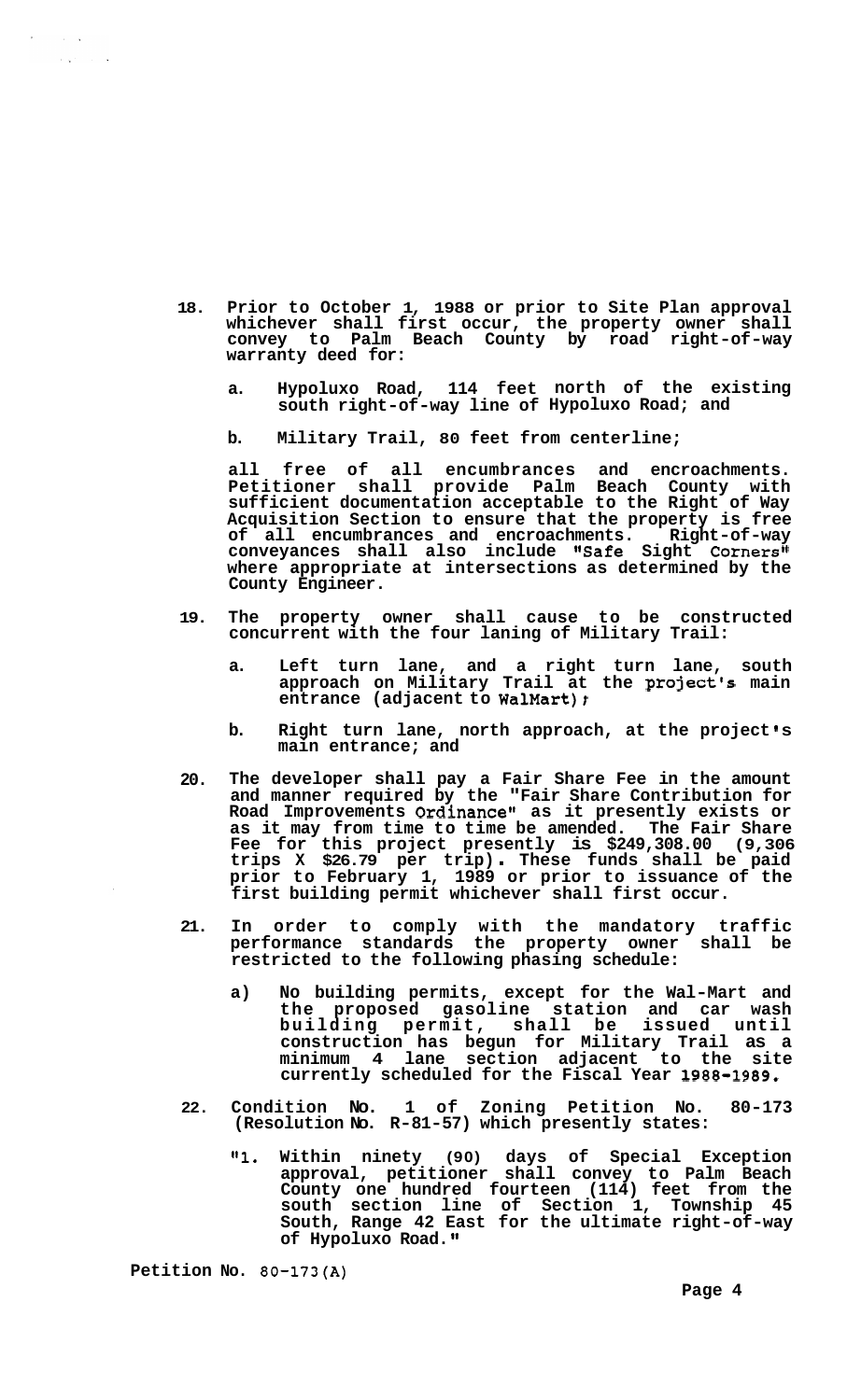**Is hereby deleted.** 

 $\mathcal{L}^{\mathcal{L}}$  , where  $\mathcal{L}^{\mathcal{L}}$  and  $\mathcal{L}^{\mathcal{L}}$ 

- **23. Condition No. 2 of Zoning Petition No. 80-173 (Resolution No. R-81-57) which presently states:** 
	- **"2. Within ninety (90) days of Special Exception approval, petitioner shall convey to Palm Beach County sixty-seven (67) feet from the centerline for the ultimate right-of-way of Military Trail."**

**Is hereby deleted.** 

- **24. Condition No. 3 of Zoning Petition No. 80-173 (Resolution No. R-81-57) which presently states:** 
	- **3. Petitioner shall not be permitted a median opening on Hypoluxo Road when Hypoluxo Road is constructed**  to a four-lane median divided facility."

**Is hereby deleted.** 

- **25. Condition No. 4 of Zoning Petition No. 80-173 (Resolution No. R-81-57) which presently states:** 
	- **"4. Petitioner shall only be permitted one median opening on Military Trail to be located a minimum distance of 660 feet from the centerline of Hypoluxo Road.**

**Is hereby deleted.** 

- **26. Condition No. 5 of Zoning Petition No. 80-173 (Resolution No. R-81-57) which presently states:** 
	- "5. Petitioner shall construct at the project's north **entrance and Military Trail:** 
		- **a. right turn lane, north approach**
		- **b. left turn lane, south approach**
		- **c. one lane entering, two lanes exiting."**

**Is hereby deleted.** 

- **<sup>27</sup>**. **Condition No. 6 of Zoning Petition No. 80-173 (Resolution No. R-81-57) which presently states:** 
	- **"6. Petitioner shall constmct at the project's middle entrance and Military Trail one lane entering and two lanes exiting.**

**Is hereby deleted.** 

**28. Condition No. 7 of Zoning Petition No. 80-173 (Resolution No. R-81-57). which presently states:** 

**Petition No. 80-173(A)** 

 $\ddot{\phantom{1}}$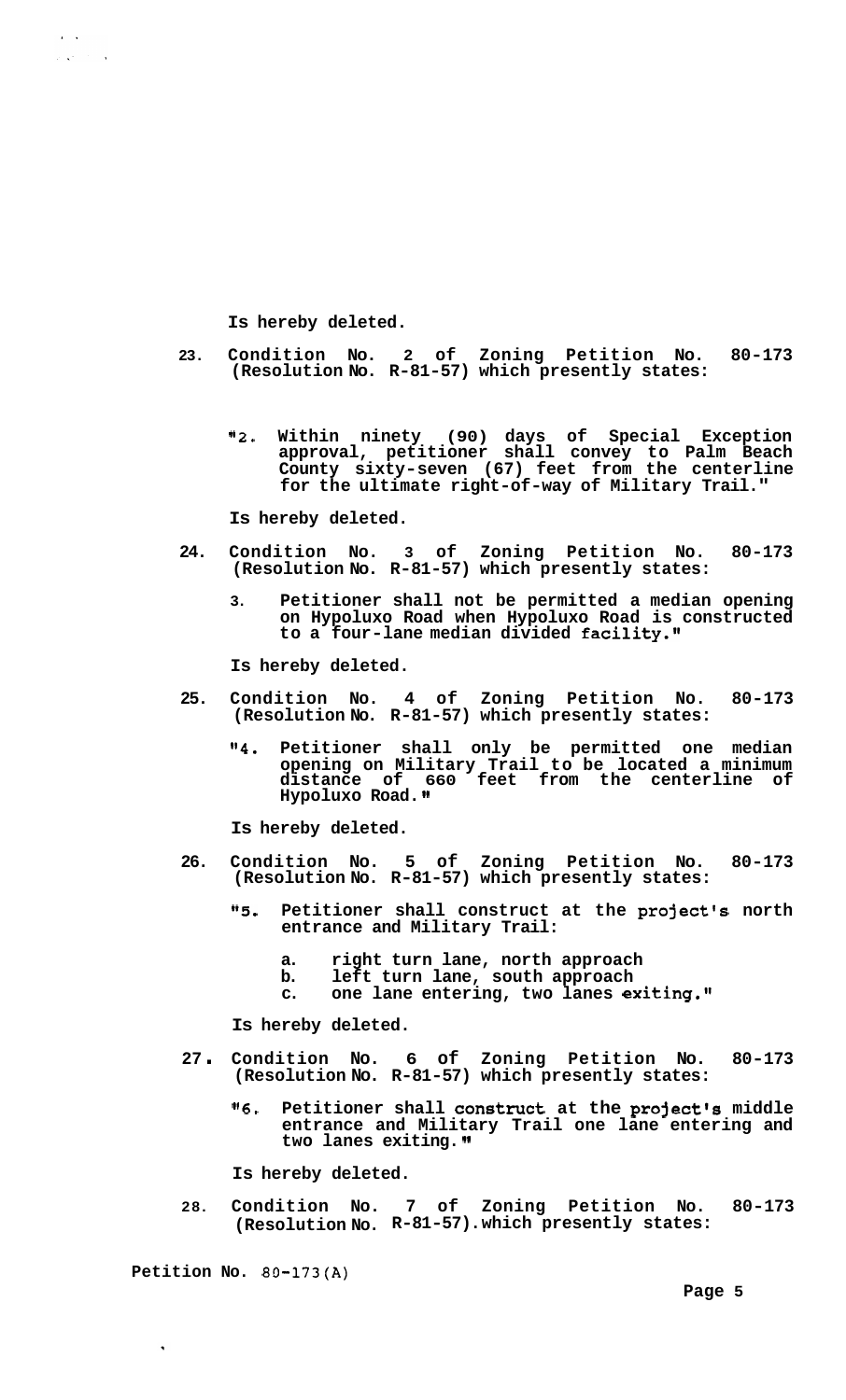**"7. Petitioner shall contribute One Hundred Twenty Thousand Six Hundred Sixty-three Ilollars (\$120,663.00) toward the cost of meeting this project's direct and identifiable traffic impact**  to be paid at the time of issuance of the building<br>
permit (s) The \$120,663.00 impact fee may be **applied toward the cost of construction of improvements as outlined in Conditions No. 8 and 9."** 

**Is hereby deleted.** 

 $\sim 10^{-1}$  km  $^{-1}$  $\mathcal{L}_{\mathcal{A}}$  , where  $\mathcal{L}_{\mathcal{A}}$ 

- **29. Condition No. 8 of Zoning Petition No. 80-173 (Resolution No. R-81-57) which presently states:** 
	- *"8.* **Petitioner shall construct Hypoluxo Road to a four - lane median divided sectior. from approximately 600 feet east of Military Trail to a point approximately 660 feet west of Military Trail** .

**Is hereby deleted.** 

- **30. Condition No. 9 of Zoning Petition No. 80-173 (Resolution No. R-81-57) which presently states:** 
	- **9. Petitioner shall construct Military Trail to a four-lane median divided section from liypoluxo Road to the project's north property line."**

**Is hereby deleted.** 

**31. Failure to comply with the conditions herein may result in the denial or revocation of a building permit: the issuance of a stop work order: the denia:. of a Certificate of Occupancy on any building or st:mcture:**  or the denial or revocation of any permit or approval **for any developer-owner, commercial-owner, lessee, or user of the subject property. Appeals from such action may be taken to the Palm Beach County Board of Adjustment or as otherwise provided in the Pa3.m Beach County Zoning Code. Violations of the condition!; herein shall constitute violations of the Palm Beach County Zoning Code.**